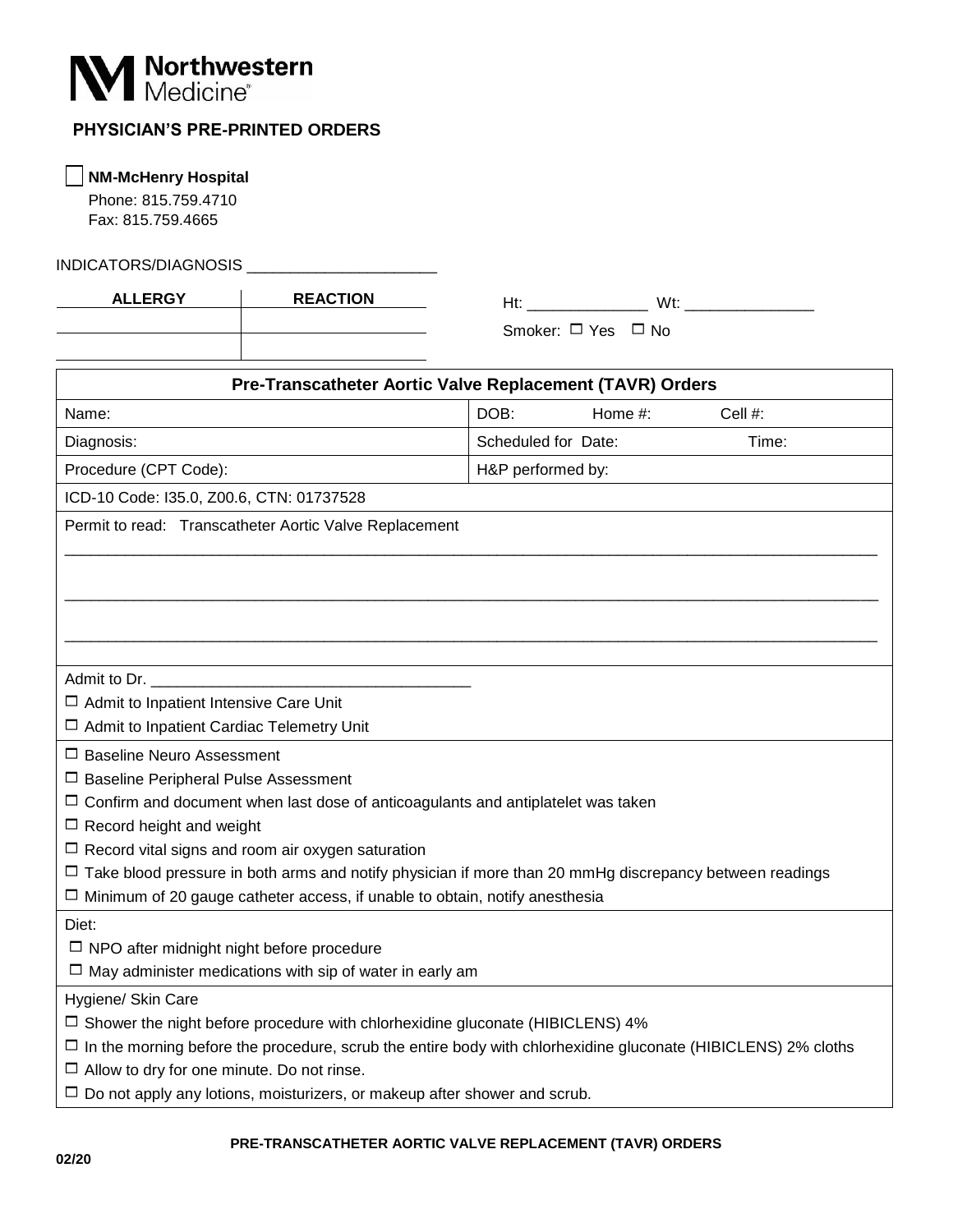| <b>Patient Name:</b><br>DOB:                                                                                                                                                                                                                                                                                                                                                                                                                                                                                                                                                                                                                                                                                                                                                                                                                  |        |           |
|-----------------------------------------------------------------------------------------------------------------------------------------------------------------------------------------------------------------------------------------------------------------------------------------------------------------------------------------------------------------------------------------------------------------------------------------------------------------------------------------------------------------------------------------------------------------------------------------------------------------------------------------------------------------------------------------------------------------------------------------------------------------------------------------------------------------------------------------------|--------|-----------|
| Medications:                                                                                                                                                                                                                                                                                                                                                                                                                                                                                                                                                                                                                                                                                                                                                                                                                                  |        |           |
| Do NOT hold or discontinue home aspirin                                                                                                                                                                                                                                                                                                                                                                                                                                                                                                                                                                                                                                                                                                                                                                                                       |        |           |
| $\Box$ Instruct patient to take aspirin 325 mg or four (4) 81 mg tablets the morning of procedure                                                                                                                                                                                                                                                                                                                                                                                                                                                                                                                                                                                                                                                                                                                                             |        |           |
| $\Box$ If patient did not take the aspirin, administer aspirin 325 mg upon arrival                                                                                                                                                                                                                                                                                                                                                                                                                                                                                                                                                                                                                                                                                                                                                            |        |           |
| Hold the following medications prior to procedure:<br>$\Box$ warfarin (COUMADIN): hold for $5$ days. Last dose taken on $\Box$<br>□ clopidogrel (PLAVIX): hold for ______ days. Last dose taken on __________<br>□ prasugrel (EFFIENT): hold for ______ days. Last dose taken on __________<br>□ ticagrelor (BRILINTA): hold for ______ days. Last dose taken on __________<br>□ enoxaparin (LOVENOX): hold for ______ days. Last dose taken on __________<br>$\Box$ dabigatran (PRADAXA): hold for _______ days. Last dose taken on __________<br>□ rivaraxaban (XARELTO): hold for ______ days. Last dose taken on __________<br>□ edoxaban (SAVAYSA): hold for ______ days. Last dose taken on __________<br>□ apixaban (ELIQUIS): hold for ______ days. Last dose taken on __________<br>$\Box$ heparin: discontinue on call to procedure |        |           |
| $\Box$ Hold diuretics and potassium supplements the day of procedure                                                                                                                                                                                                                                                                                                                                                                                                                                                                                                                                                                                                                                                                                                                                                                          |        |           |
| $\Box$ Hold morning dose of insulin and oral diabetic medications; if on metformin (GLUCOPHAGE), or metformin<br>containing medications, hold for 48 hours.                                                                                                                                                                                                                                                                                                                                                                                                                                                                                                                                                                                                                                                                                   |        |           |
| □ 0.9% Normal Saline IV at 100 ml/hour unless otherwise indicated, all intravenous fluids require extension tubing                                                                                                                                                                                                                                                                                                                                                                                                                                                                                                                                                                                                                                                                                                                            |        |           |
| <b>ANTIBIOTICS</b> (administer on call to cath lab):                                                                                                                                                                                                                                                                                                                                                                                                                                                                                                                                                                                                                                                                                                                                                                                          |        |           |
| $\Box$ cefazolin (ANCEF) 2 grams IVPB/ 3 grams if patient weights >120 kg                                                                                                                                                                                                                                                                                                                                                                                                                                                                                                                                                                                                                                                                                                                                                                     |        |           |
| $\Box$ clindamycin (CLEOCIN) 900 mg IVPB if penicillin allergic                                                                                                                                                                                                                                                                                                                                                                                                                                                                                                                                                                                                                                                                                                                                                                               |        |           |
| $\Box$ vancomycin 1 gram IVPB to be started 2 hours prior to procedure start time                                                                                                                                                                                                                                                                                                                                                                                                                                                                                                                                                                                                                                                                                                                                                             |        |           |
| <b>Contrast Dye Allergy:</b><br>$\Box$ diphenhydramine (BENADRYL) 25 mg IVPx1 on call for procedure<br>$\Box$ diphenhydramine (BENADRYL) 50 mg POx1 on call for procedure<br>□ hydrocortisone sod succinate (SOLU-CORTEF) ___________ IVP x1 on call for procedure<br>$\Box$ prednisone 50 mg PO x1 on call for procedure<br>$\Box$ Confirm and document patient took 2 previous doses                                                                                                                                                                                                                                                                                                                                                                                                                                                        |        |           |
| LABS & DIAGNOSTICS (Required diagnostic tests within 30 days, please place on chart):                                                                                                                                                                                                                                                                                                                                                                                                                                                                                                                                                                                                                                                                                                                                                         |        |           |
| <b>Testing Ordered</b>                                                                                                                                                                                                                                                                                                                                                                                                                                                                                                                                                                                                                                                                                                                                                                                                                        | ICD-10 | Completed |
| $\Box$ CBC with differential                                                                                                                                                                                                                                                                                                                                                                                                                                                                                                                                                                                                                                                                                                                                                                                                                  |        |           |
| $\Box$ CMP                                                                                                                                                                                                                                                                                                                                                                                                                                                                                                                                                                                                                                                                                                                                                                                                                                    |        |           |
| $\Box$ PT/ INR (if on warfarin/ Coumadin, upon arrival)                                                                                                                                                                                                                                                                                                                                                                                                                                                                                                                                                                                                                                                                                                                                                                                       |        |           |